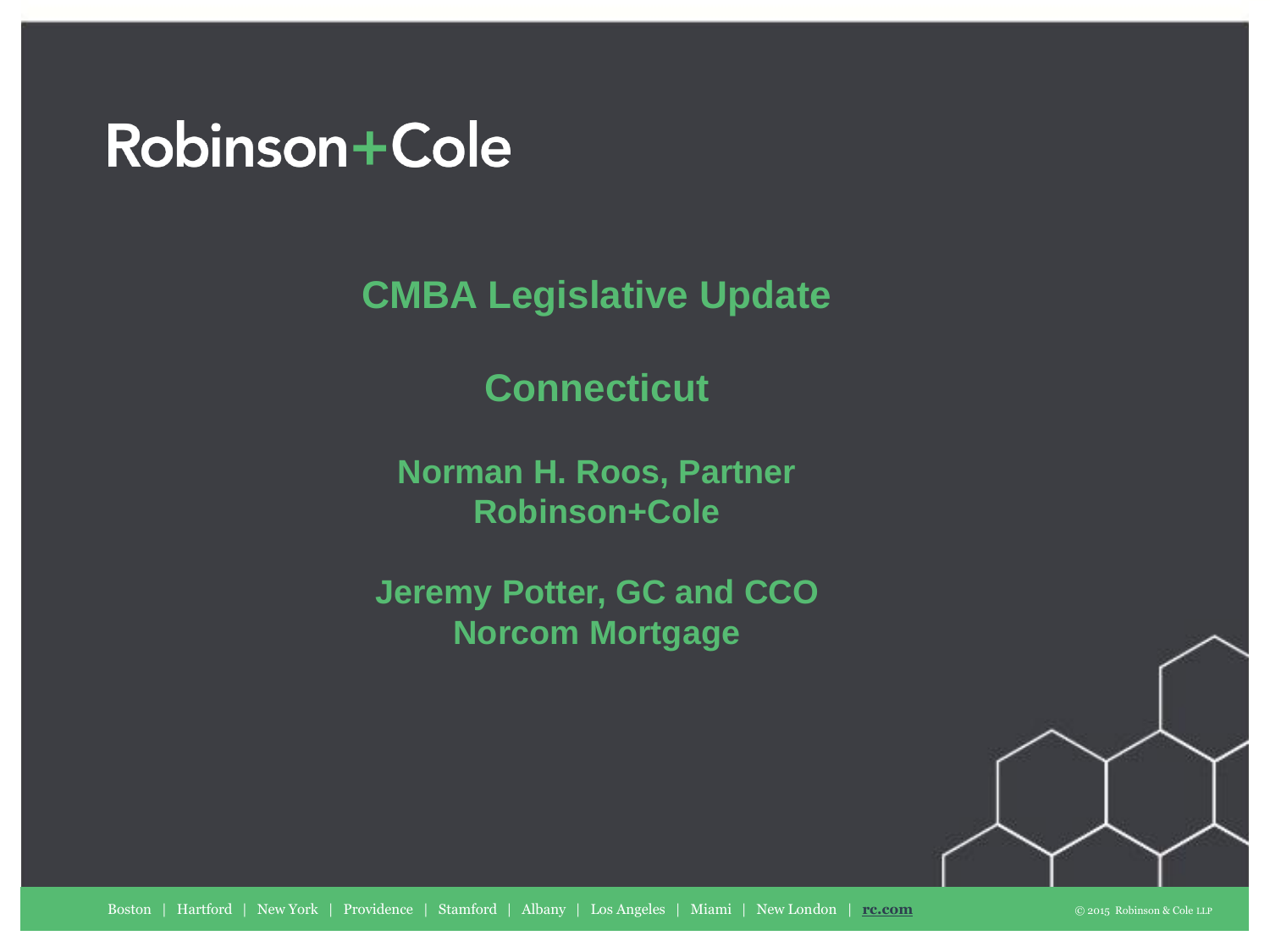## **A LOOK BACK AT 2015**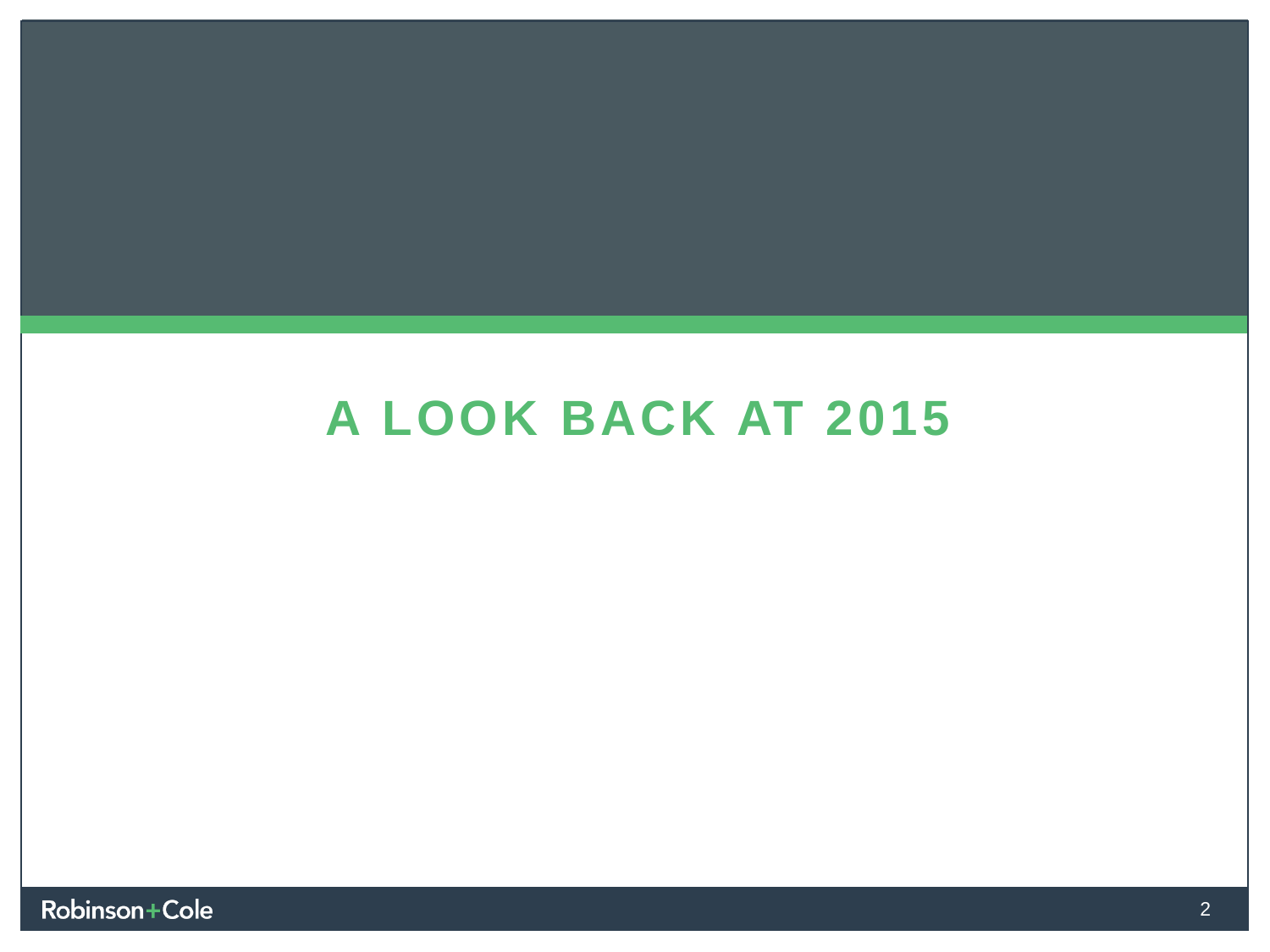

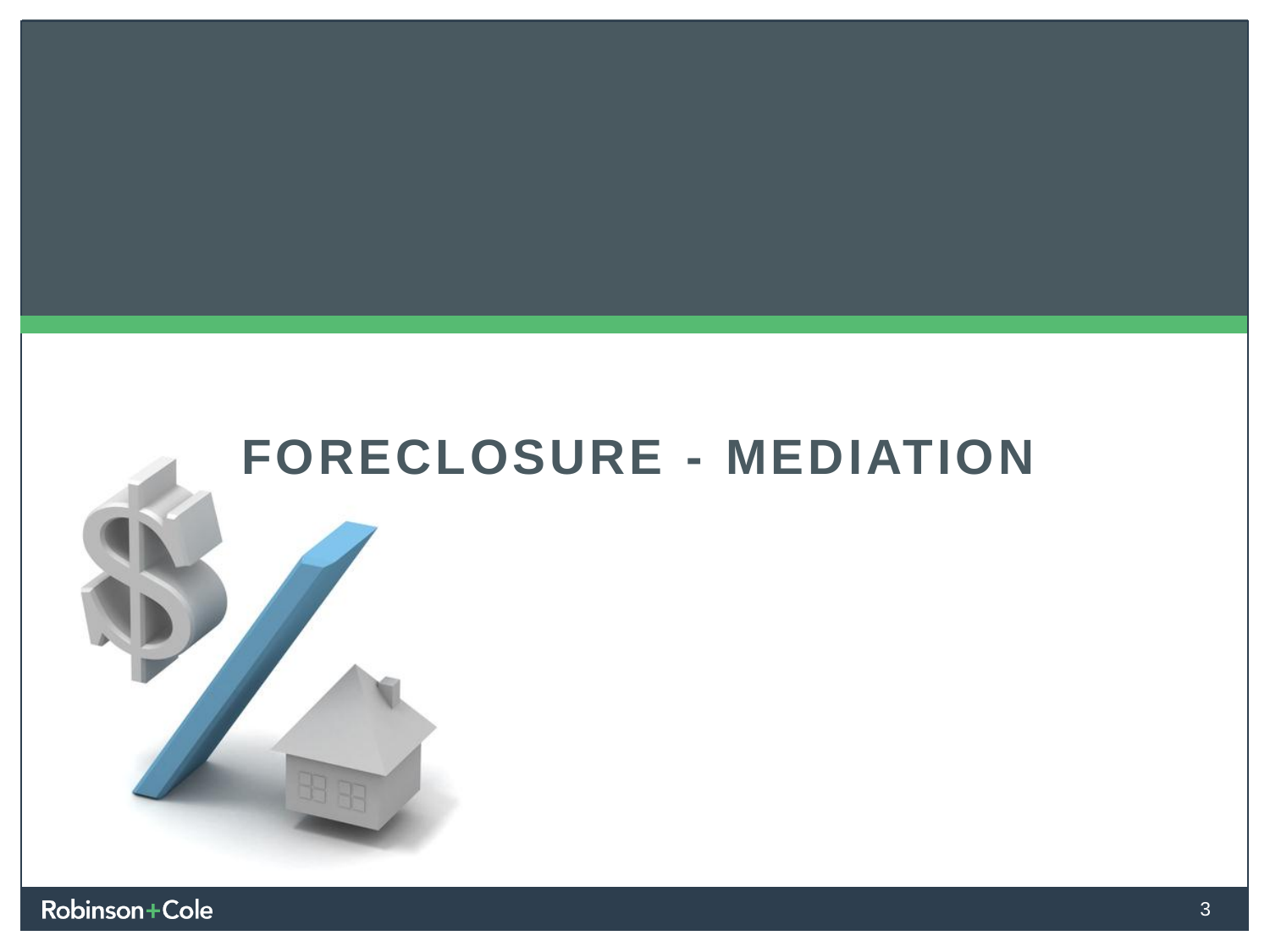### **Public Act 15-124 ─ AN ACT EXTENDING THE FORECLOSURE MEDIATION PROGRAM**

This bill extends the state's foreclosure mediation program for three years, until July 1, 2019. The court may not accept mediation requests on or after this date, and the program terminates when the mediation of all previously submitted requests conclude. Under current law, the court may not accept mediation requests after July 1, 2016.

The bill also expands the scope of the program for foreclosure actions with a return date on or after October 1, 2015, by making eligible an owner-occupant who is not a borrower on the mortgage but who is a permitted successor-in-interest who, among other things, holds title to the property as a result of divorce or the borrower's death.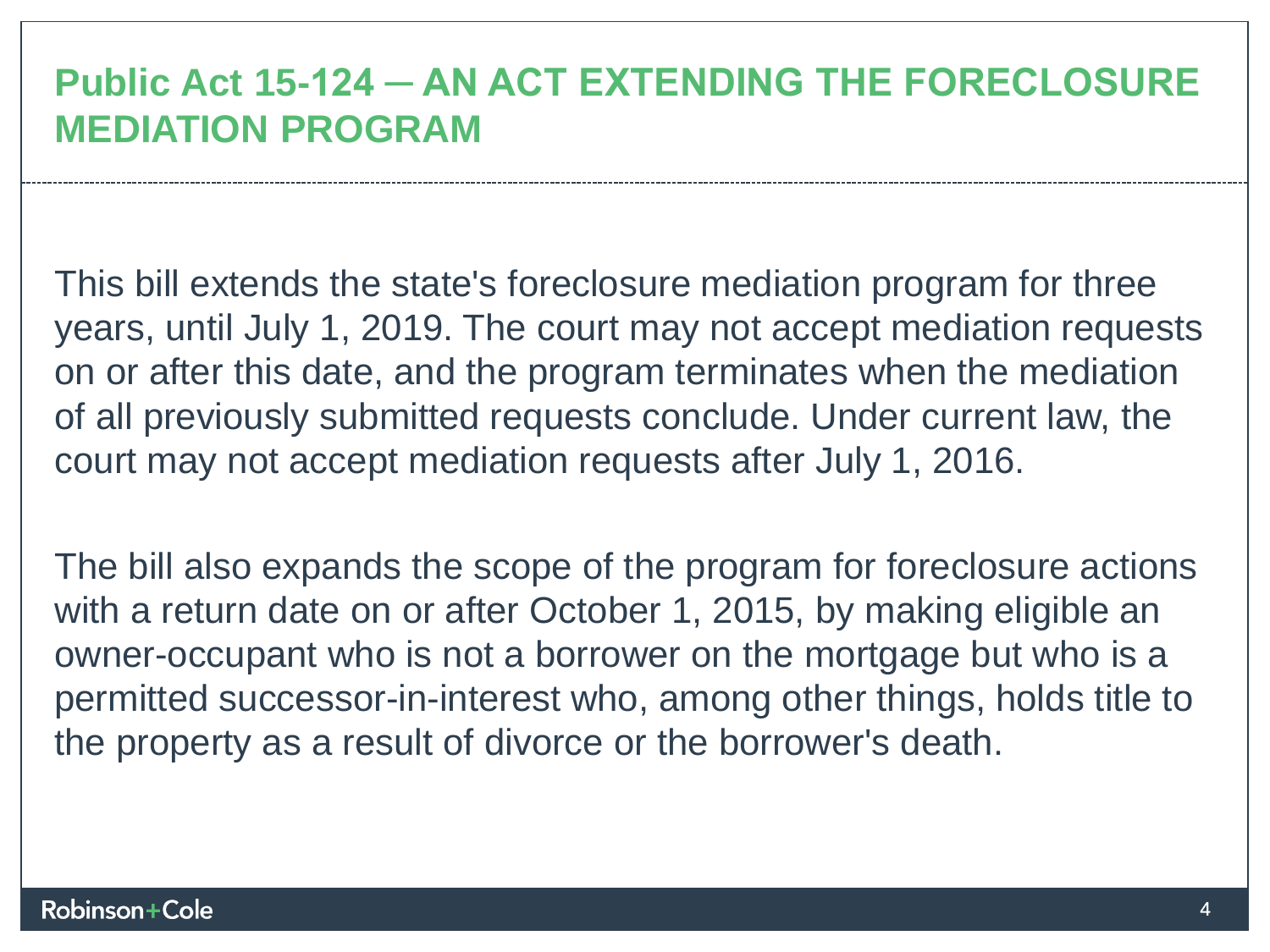## **LIENS - BLIGHT**



Robinson+Cole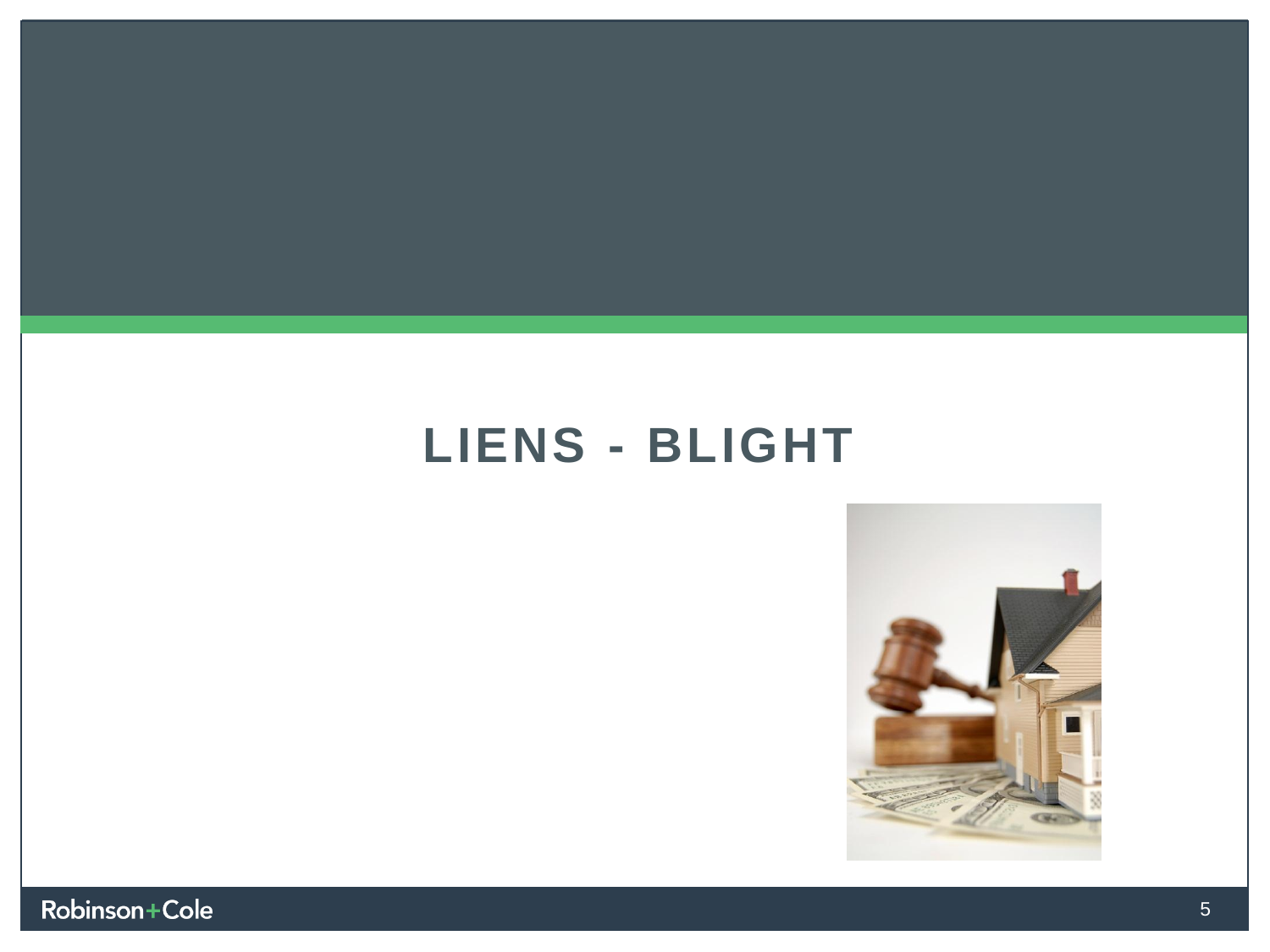#### **HB 6653 ─ AN ACT CONCERNING MUNICIPAL NOTICE PROVISIONS, BLIGHT LIENS AND VOTING REQUIREMENTS FOR ESTABLISHING A DISTRICT TO MAINTAIN WATER QUALITY**

This bill, **which was ultimately defeated**, would have authorized municipalities to place liens ("blight liens") on any interest in a oneto-six family residential property in the same municipality owned by a property owner who is responsible for unpaid blight fines.

Under the bill, such liens are effective from the date they are recorded on the land records.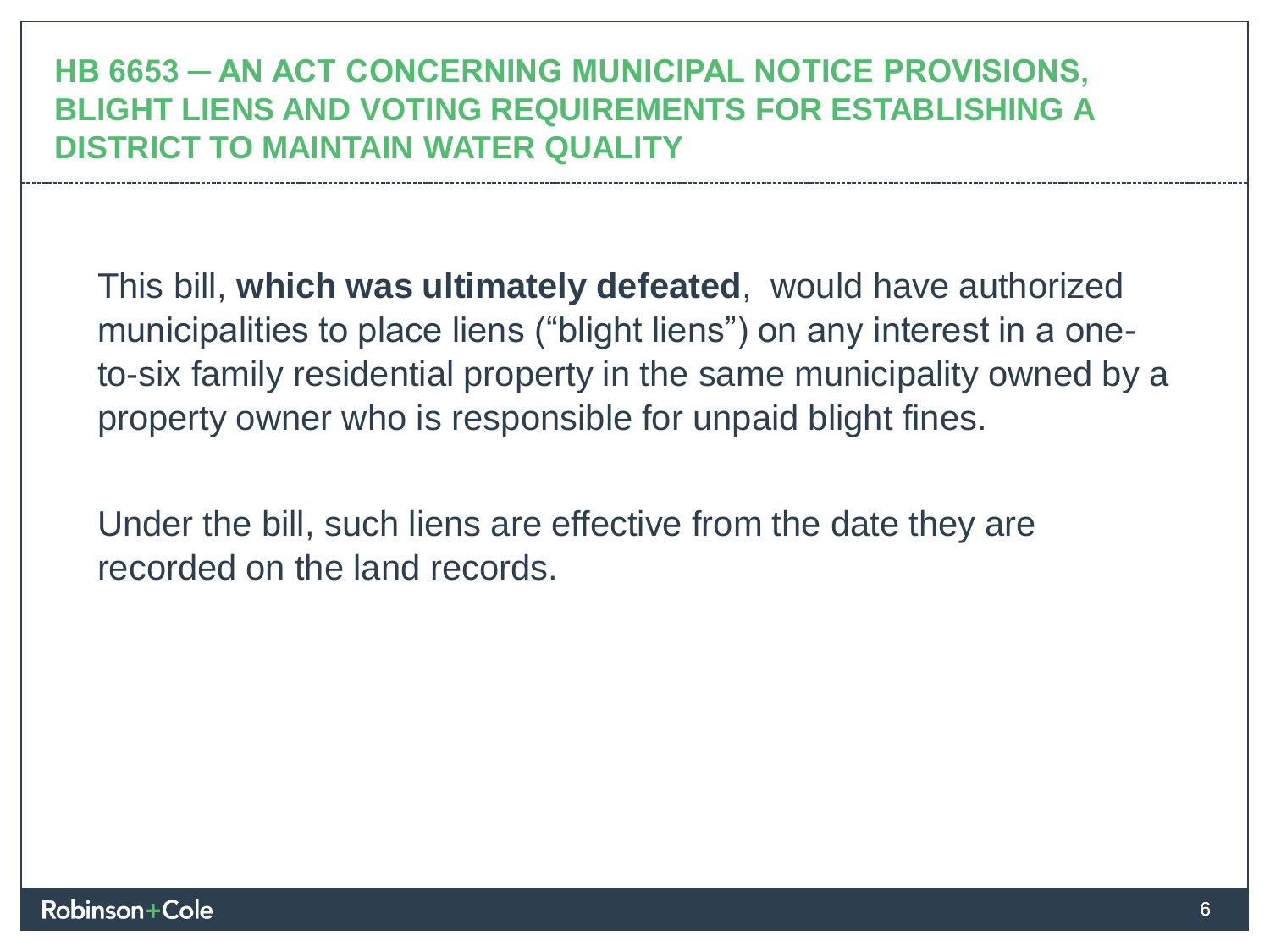# **MORTGAGE BANKING**



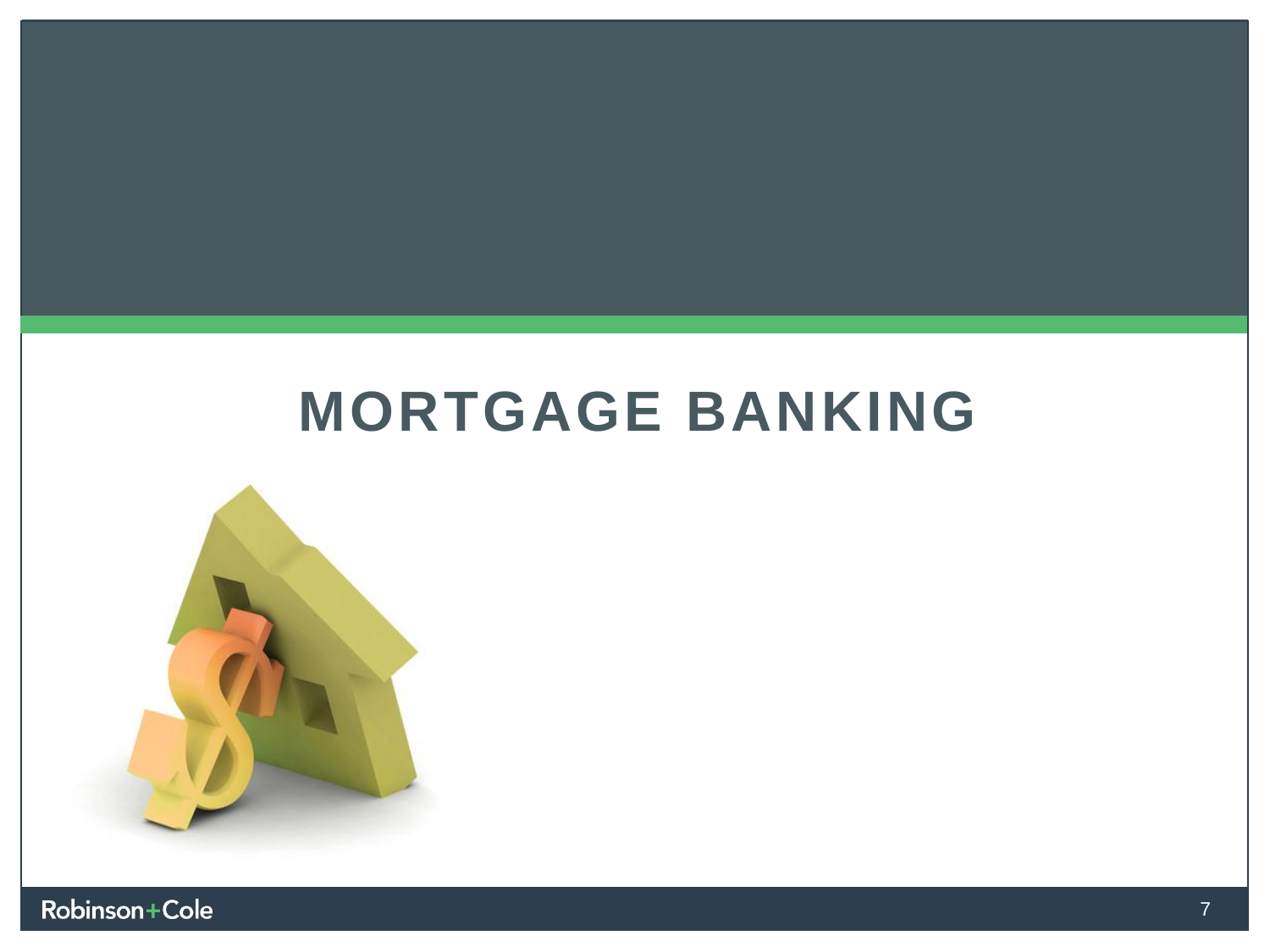#### **Public Act 142 ─ AN ACT IMPROVING DATA SECURITY AND AGENCY EFFECTIVENESS**

This bill, among other things, amends the security breach notification requirements applicable to any person who conducts business in Connecticut by requiring the notice to include an offer of at least one year of free identity theft prevention and monitoring services. The notice must tell a person how:

- 1. Enroll in the services
- 2. Place a freeze on his or her credit file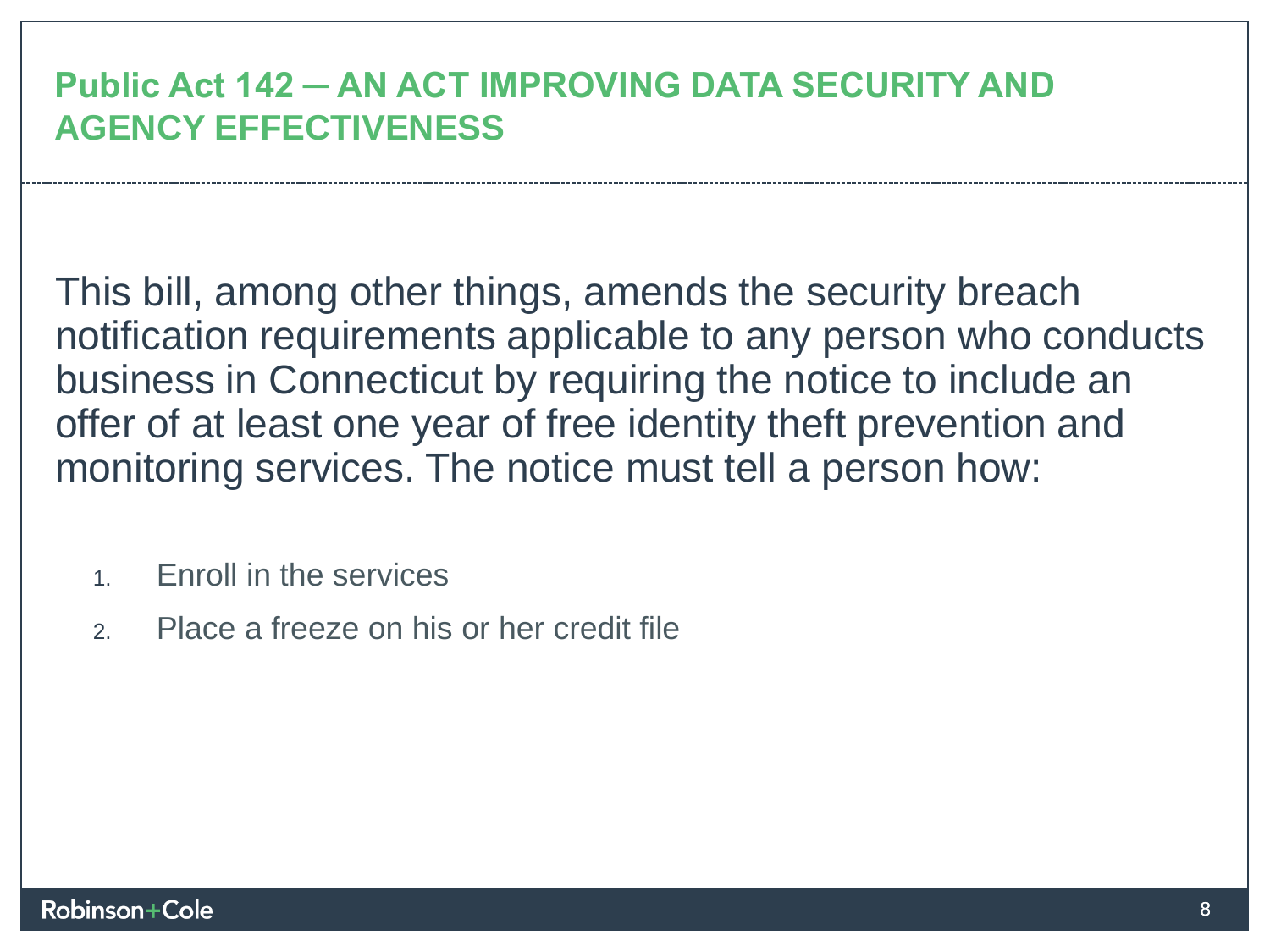**Public Act 15-53 ─ AN ACT CONCERNING MORTGAGE CORRESPONDENT LENDERS, THE SMALL LOAN ACT, VIRTUAL CURRENCIES AND SECURITY FREEZES ON CONSUMER CREDIT REPORTS**

 Allows Connecticut-licensed mortgage correspondent lenders to act as mortgage servicers without obtaining a mortgage servicer license from the banking commissioner, under certain circumstances;

 Changes the fidelity bond and error and omissions coverage requirements for mortgage servicers.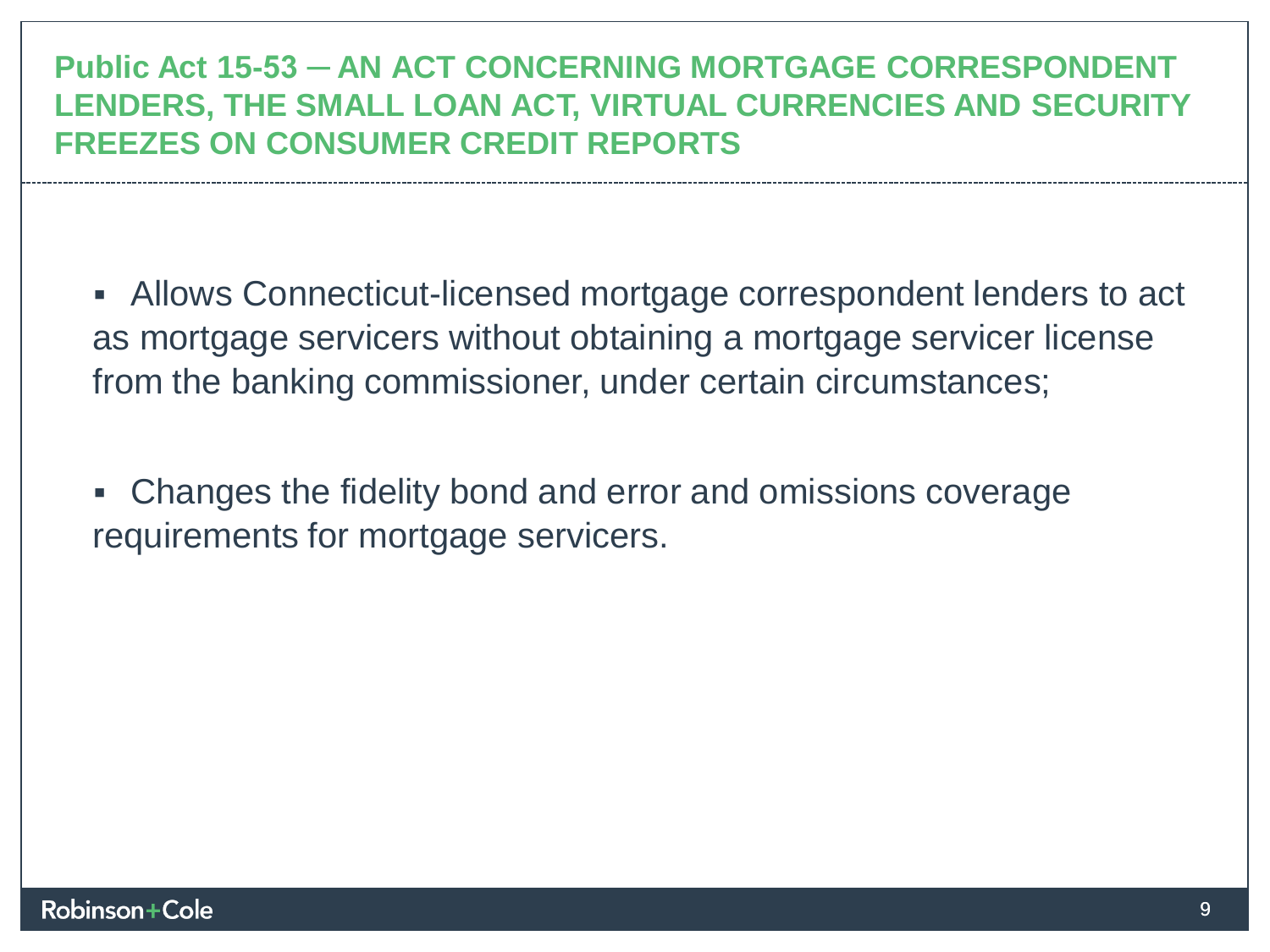#### **Public Act 15-236 ─ AN ACT PROTECTING ELDERLY CONSUMERS FROM EXPLOITATION**

This law makes a number of changes to existing law regarding elder abuse, including:

 Requiring the Commission on Aging to create a forum and clearing house for best practices and free training resources to help financial institutions and agents detect potential fraud, exploitation, and financial abuse. The commission must establish a single portal for resources and material by January 1, 2016;

 Requiring "financial agents" to participate in mandatory training to detect potential elderly fraud, exploitation, and financial abuse, including using the commission's portal. Agents must complete the training within the later of six months after the commission establishes its portal or beginning employment.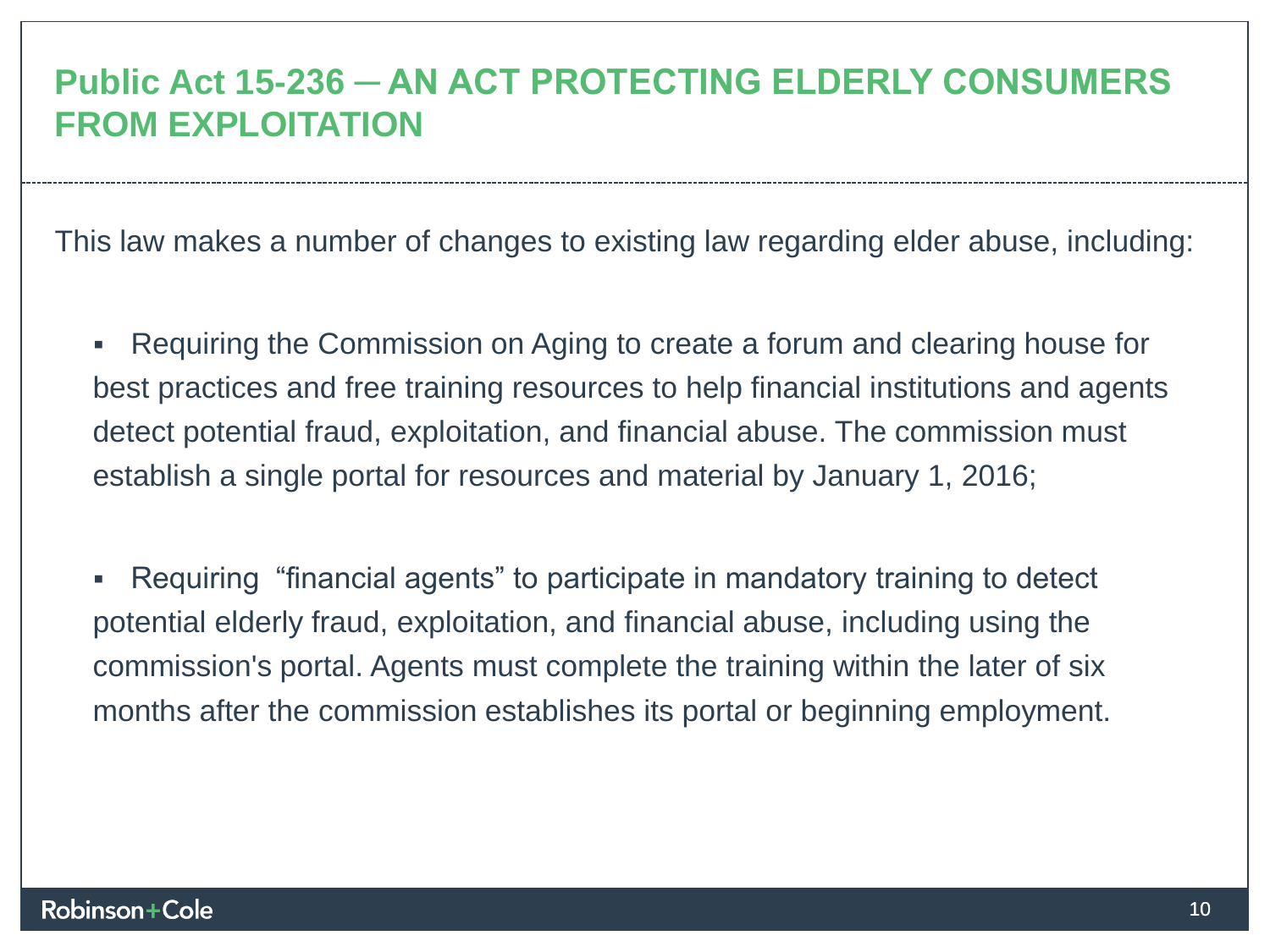#### **Public Act 15-240 ─ AN ACT CONCERNING ADOPTION OF THE CONNECTICUT UNIFORM POWER OF ATTORNEY ACT**

This law enacts the Uniform Power of Attorney Act and repeals current law governing powers of attorney (POA), including:

- A statutory form for a POA;
- A list of powers the principal can grant an agent in different subjects, and provisions terminating a POA when a conservator of the estate is appointed for a principal who can no longer manage his or her affairs.

Current law allows a principal to grant an agent authority over various subjects such as real estate, stocks and bonds, banking transactions, litigation, and personal relationships.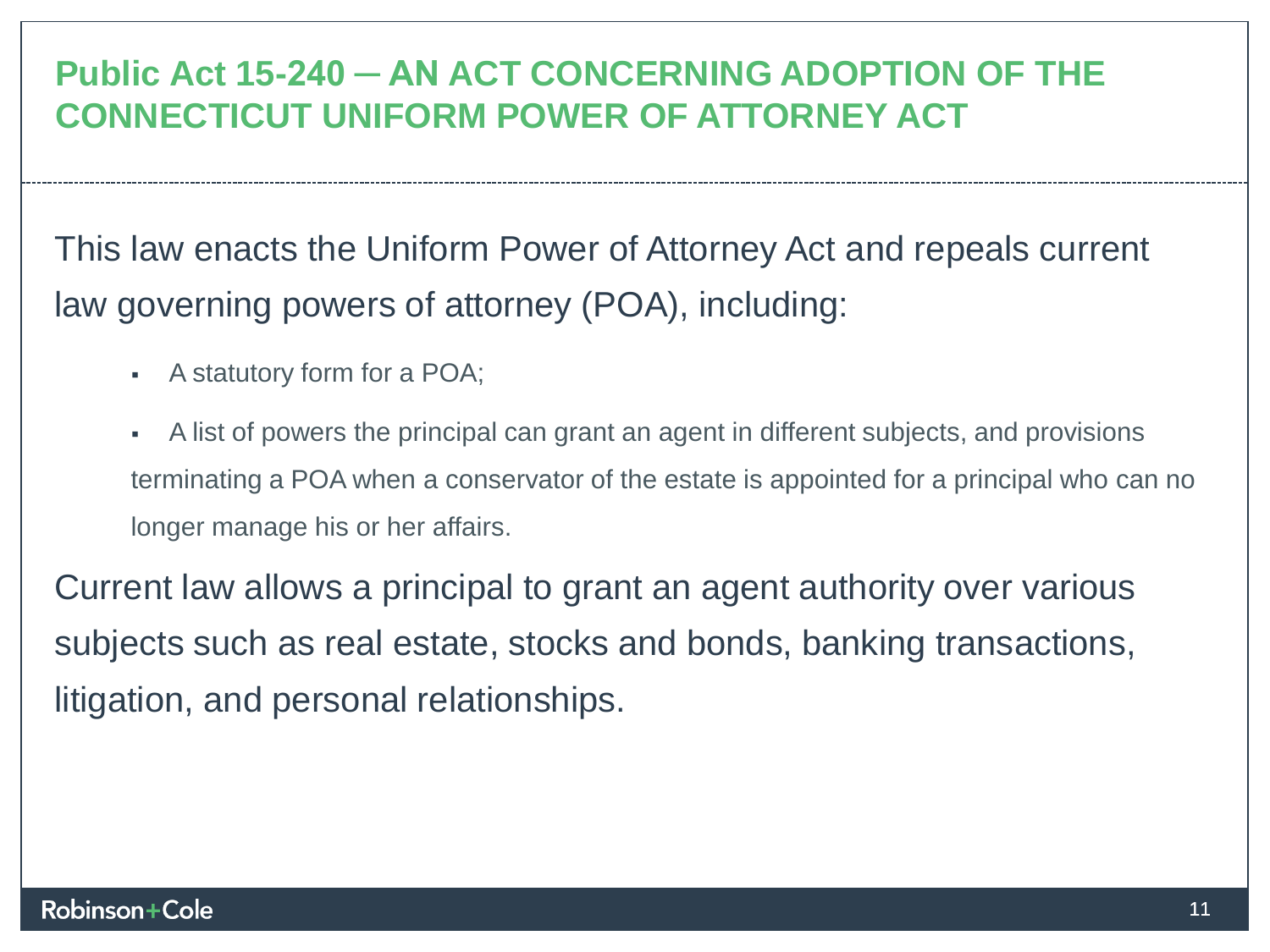#### **Public Act 15-235 ─ AN ACT CONCERNING REVISIONS TO VARIOUS CONNECTICUT BANKING STATUTES**

This law makes numerous changes in various banking statutes. Among other things, it:

- Makes several revisions to the Connecticut Truth-in-Lending Act (Connecticut TILA) to make it substantially similar to the Federal Truth-in-Lending Act (Federal TILA) and related regulations;
- Expands the banking commissioner's enforcement authority by giving him the authority to impose a civil penalty provided in federal law on creditors who violate certain federal requirements.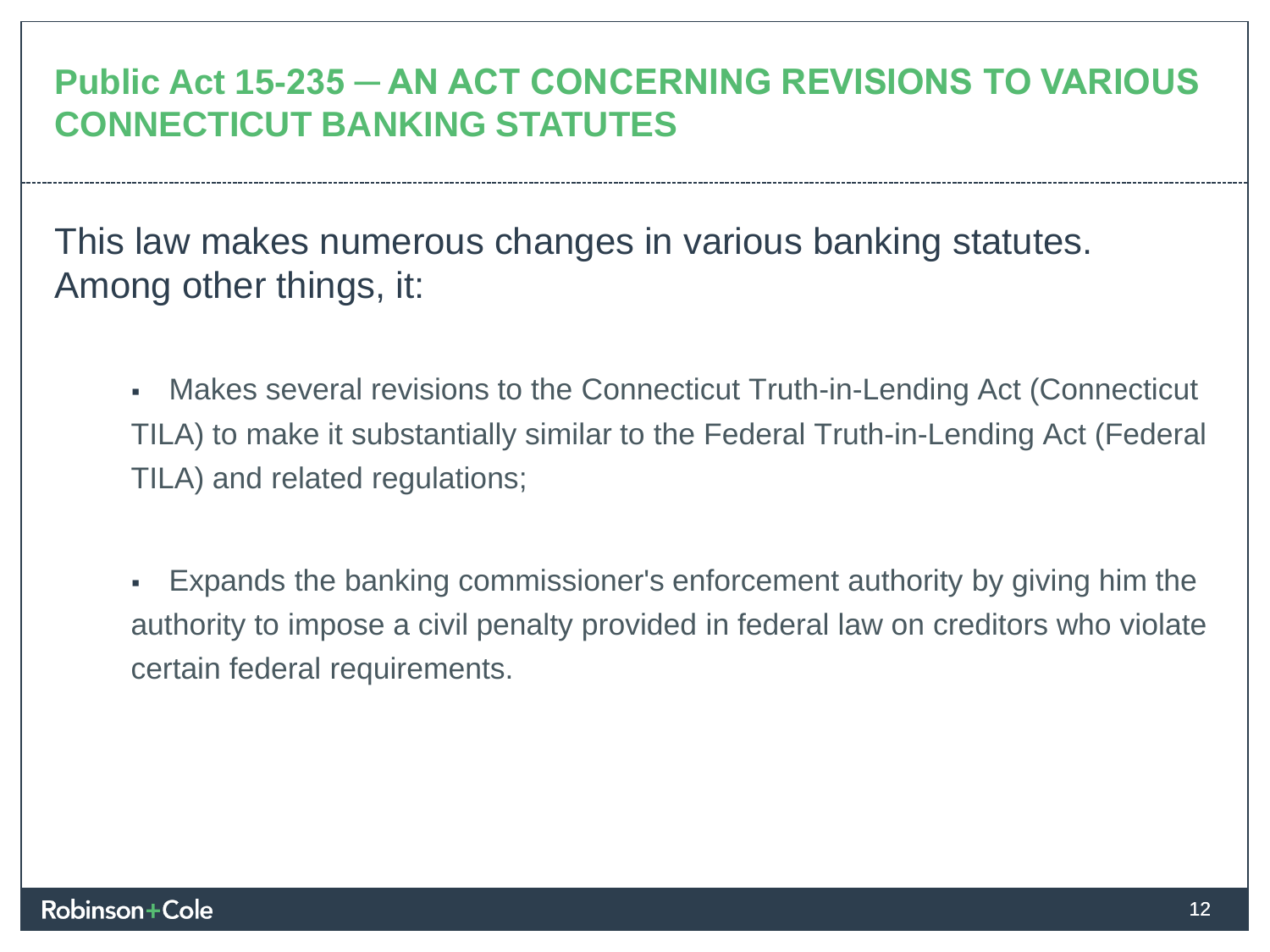# BUDGET ─ TAXES

**GOVERNOR MALLOY AND GE HIGHLIGHT THIS** CONTROVERSIAL TOPIC THAT WILL CONTINUE TO **PLAY OUT IN CONNECTICUT WITH IMPLICATIONS FOR THE MORTGAGE INDUSTRY AND ECONOMY IN G E N E R AL .**

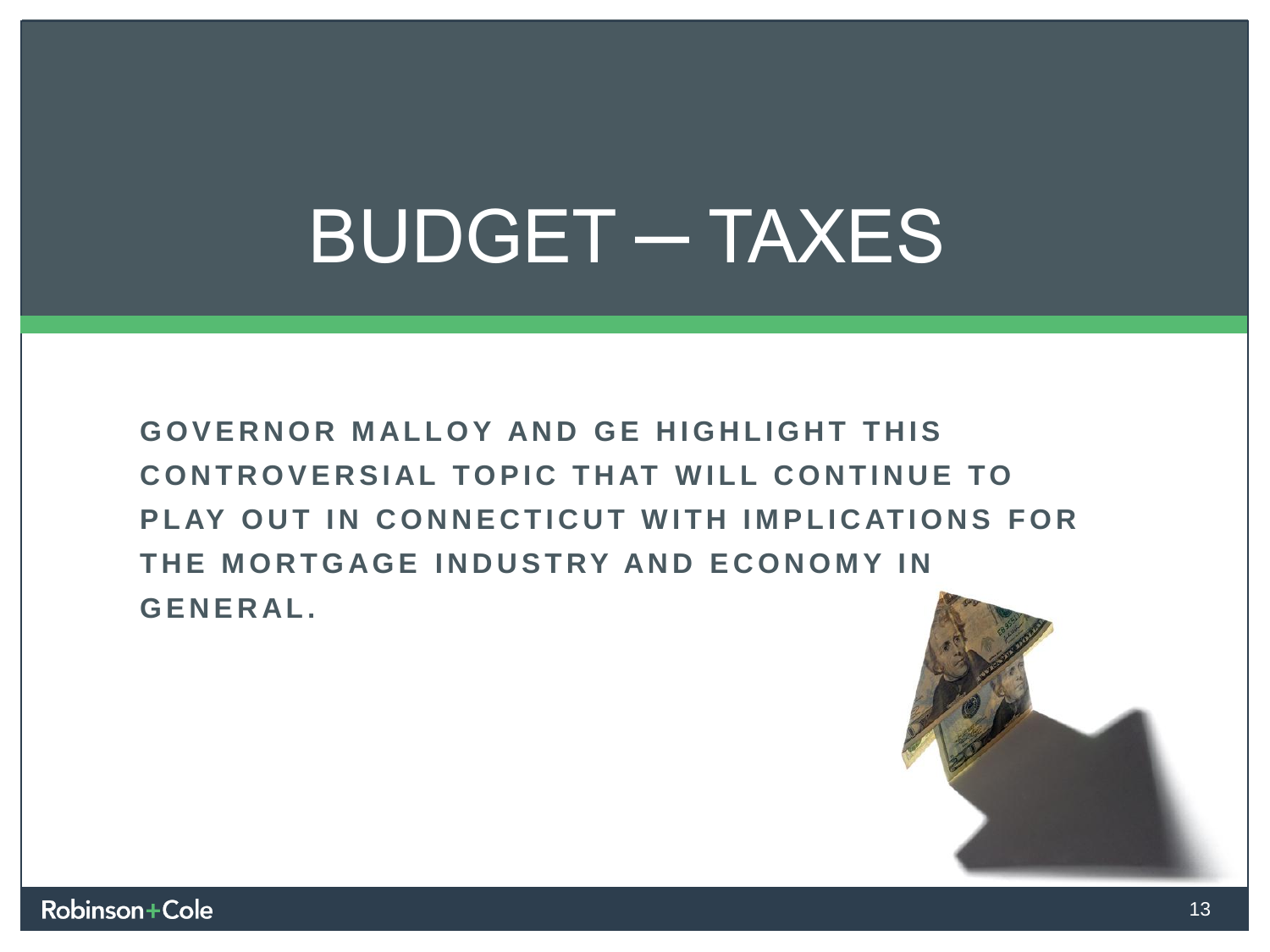## **A Look Ahead to 2016**

- **Foreclosure Mediation Redux**
- **Recording Fees—a new proposal?**
- **Blight Lien Issues**
- **Elder Abuse Training**
- Continuing saga of Connecticut's budget and tax issues and increasing role of CT industries, including the mortgage industry, in improving state business environment.